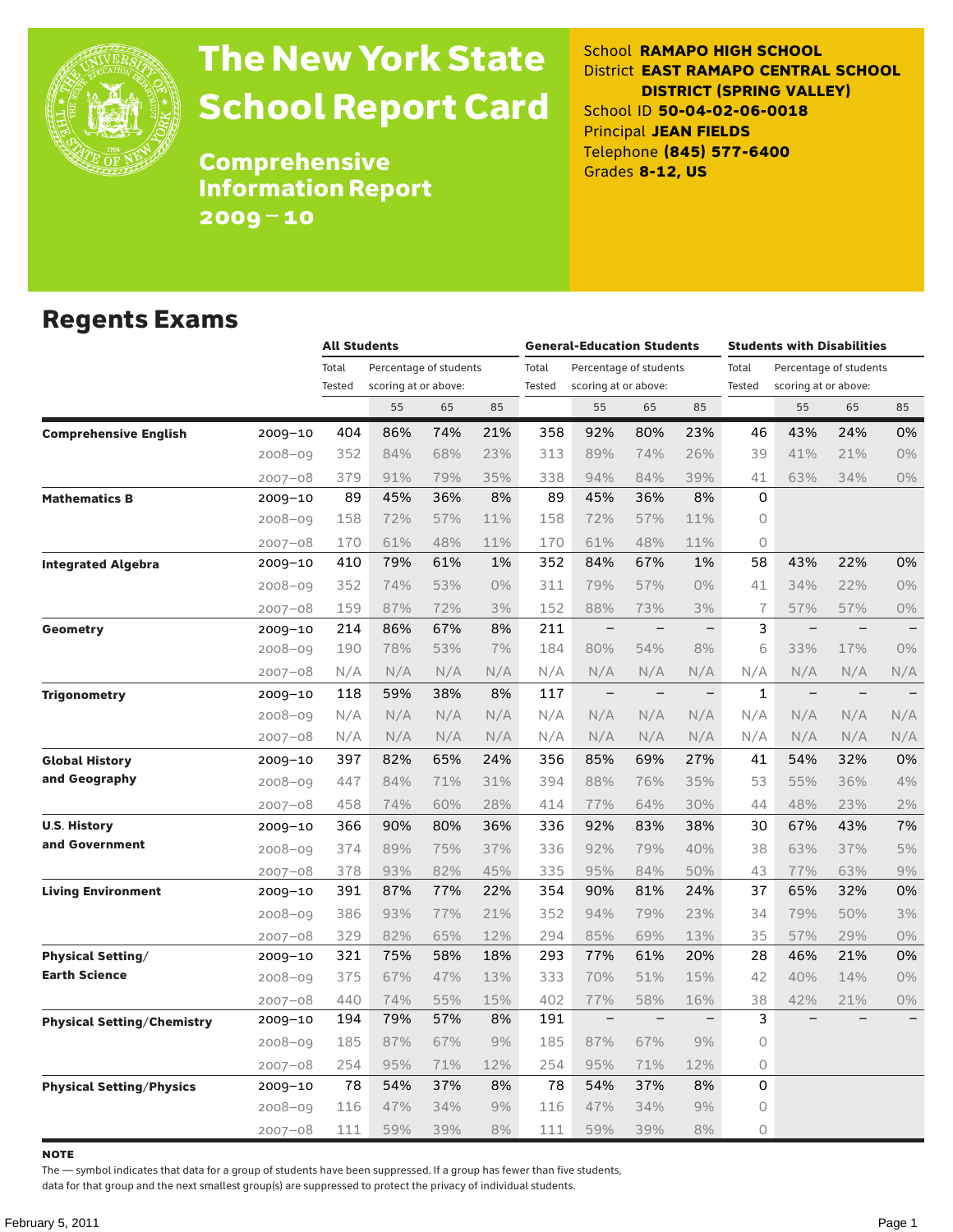### School **RAMAPO HIGH SCHOOL**<br>School ID 50-04-02-06-0018<br>(SPRING VALLEY)

### Regents Exams

|                              |             |             | <b>All Students</b>    |     |     |        | <b>General-Education Students Students with Disabilities</b> |     |     |                             |                        |    |    |  |
|------------------------------|-------------|-------------|------------------------|-----|-----|--------|--------------------------------------------------------------|-----|-----|-----------------------------|------------------------|----|----|--|
|                              |             | Total       | Percentage of students |     |     | Total  | Percentage of students                                       |     |     | Total                       | Percentage of students |    |    |  |
|                              |             | Tested      | scoring at or above:   |     |     | Tested | scoring at or above:                                         |     |     | Tested scoring at or above: |                        |    |    |  |
|                              |             |             | 55                     | 65  | 85  |        | 55                                                           | 65  | 85  |                             | 55                     | 65 | 85 |  |
| <b>Comprehensive French</b>  | $2009 - 10$ | 56          | 91%                    | 82% | 36% | 55     |                                                              |     |     | 1                           |                        |    |    |  |
|                              | $2008 - 09$ | 59          | 98%                    | 95% | 46% | 58     |                                                              |     |     | 1                           |                        |    |    |  |
|                              | $2007 - 08$ | 60          | 98%                    | 92% | 32% | 60     | 98%                                                          | 92% | 32% | $\Omega$                    |                        |    |    |  |
| <b>Comprehensive German</b>  | $2009 - 10$ | $\mathbf 0$ |                        |     |     | 0      |                                                              |     |     | 0                           |                        |    |    |  |
|                              | $2008 - 09$ | $\circ$     |                        |     |     | 0      |                                                              |     |     | 0                           |                        |    |    |  |
|                              | $2007 - 08$ | 0           |                        |     |     | 0      |                                                              |     |     | 0                           |                        |    |    |  |
| <b>Comprehensive Hebrew</b>  | $2009 - 10$ | $\mathsf O$ |                        |     |     | 0      |                                                              |     |     | $\Omega$                    |                        |    |    |  |
|                              | $2008 - 09$ | 1           |                        |     |     | 0      |                                                              |     |     |                             |                        |    |    |  |
|                              | $2007 - 08$ | 0           |                        |     |     | 0      |                                                              |     |     | $\circ$                     |                        |    |    |  |
| <b>Comprehensive Italian</b> | $2009 - 10$ | 0           |                        |     |     | 0      |                                                              |     |     | 0                           |                        |    |    |  |
|                              | $2008 - 09$ | $\circ$     |                        |     |     | 0      |                                                              |     |     | $\Omega$                    |                        |    |    |  |
|                              | $2007 - 08$ | 0           |                        |     |     | 0      |                                                              |     |     | $\circ$                     |                        |    |    |  |
| <b>Comprehensive Latin</b>   | $2009 - 10$ | 0           |                        |     |     | 0      |                                                              |     |     | $\Omega$                    |                        |    |    |  |
|                              | $2008 - 09$ | $\circ$     |                        |     |     | 0      |                                                              |     |     | $\bigcap$                   |                        |    |    |  |
|                              | $2007 - 08$ | 0           |                        |     |     | 0      |                                                              |     |     | $\circ$                     |                        |    |    |  |
| <b>Comprehensive Spanish</b> | $2009 - 10$ | 187         | 97%                    | 91% | 54% | 183    |                                                              |     |     | 4                           |                        |    |    |  |
|                              | $2008 - 09$ | 167         | 93%                    | 92% | 62% | 163    |                                                              |     |     | 4                           |                        |    |    |  |
|                              | $2007 - 08$ | 168         | 97%                    | 94% | 58% | 166    |                                                              |     |     | $\overline{2}$              |                        |    |    |  |

#### note

The — symbol indicates that data for a group of students have been suppressed. If a group has fewer than five students,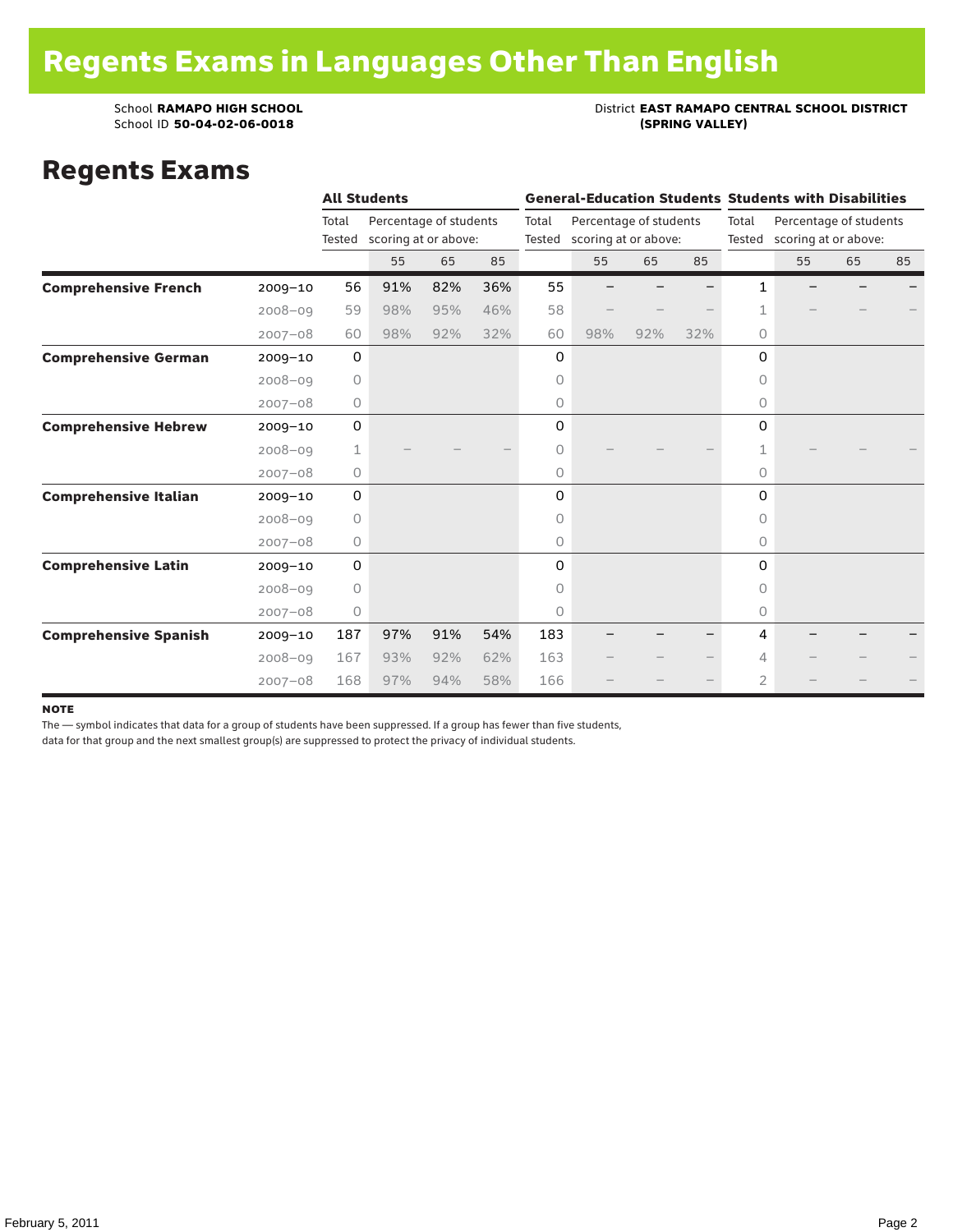# School **RAMAPO HIGH SCHOOL**<br>School ID 50-04-02-06-0018<br>(SPRING VALLEY)

# Regents Competency Tests

|                       |             | <b>All Students</b> |                  |                     |                          | <b>General-Education Students Students with Disabilities</b> |                  |  |
|-----------------------|-------------|---------------------|------------------|---------------------|--------------------------|--------------------------------------------------------------|------------------|--|
|                       |             | <b>Total Tested</b> | Percent Passing: | <b>Total Tested</b> | Percent Passing:         | <b>Total Tested</b>                                          | Percent Passing: |  |
| <b>Mathematics</b>    | $2009 - 10$ | 30                  | 27%              | 4                   |                          | 26                                                           |                  |  |
|                       | $2008 - 09$ | 58                  | 40%              | 1                   |                          | 57                                                           |                  |  |
|                       | $2007 - 08$ | 46                  | 30%              | $\circ$             |                          | 46                                                           | 30%              |  |
| <b>Science</b>        | 2009-10     | 30                  | 27%              | 5                   | 0%                       | 25                                                           | 32%              |  |
|                       | $2008 - 09$ | 24                  | 25%              | $\circ$             |                          | 24                                                           | 25%              |  |
|                       | $2007 - 08$ | 25                  | 48%              | 1                   |                          | 24                                                           |                  |  |
| <b>Reading</b>        | $2009 - 10$ | 29                  | 62%              | $\overline{1}$      | 71%                      | 22                                                           | 59%              |  |
|                       | $2008 - 09$ | 13                  | 38%              | $\overline{2}$      |                          | 11                                                           |                  |  |
|                       | $2007 - 08$ | 22                  | 41%              | 1                   | $\overline{\phantom{m}}$ | 21                                                           |                  |  |
| <b>Writing</b>        | $2009 - 10$ | 20                  | 95%              | $\mathbf{1}$        | $\qquad \qquad -$        | 19                                                           |                  |  |
|                       | $2008 - 09$ | 12                  | 92%              | 1                   |                          | 11                                                           |                  |  |
|                       | $2007 - 08$ | 12                  | 83%              | $\circ$             |                          | 12                                                           | 83%              |  |
| <b>Global Studies</b> | 2009-10     | 23                  | 22%              | 4                   |                          | 19                                                           |                  |  |
|                       | $2008 - 09$ | 31                  | 39%              | 6                   | 33%                      | 25                                                           | 40%              |  |
|                       | $2007 - 08$ | 32                  | 25%              | 2                   | $\overline{\phantom{m}}$ | 30                                                           |                  |  |
| <b>U.S. History</b>   | $2009 - 10$ | 18                  | 39%              | 4                   | $\qquad \qquad -$        | 14                                                           |                  |  |
| and Government        | $2008 - 09$ | 15                  | 60%              | $\overline{2}$      |                          | 13                                                           |                  |  |
|                       | $2007 - 08$ | 16                  | 31%              | $\overline{2}$      |                          | 14                                                           |                  |  |

#### **NOTE**

The — symbol indicates that data for a group of students have been suppressed. If a group has fewer than five students,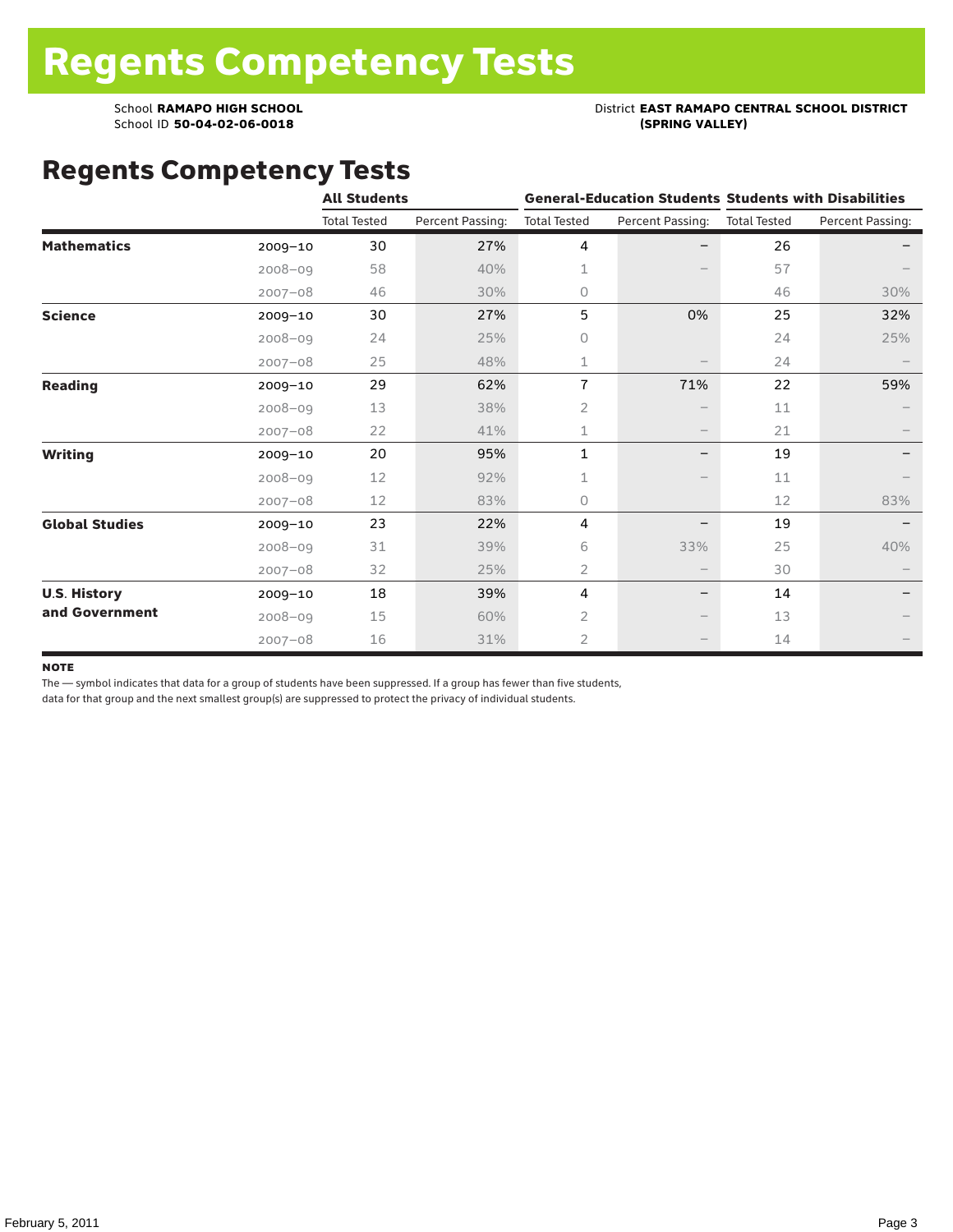School **RAMAPO HIGH SCHOOL**<br>School ID 50-04-02-06-0018<br>(SPRING VALLEY)

School ID 50-04-02-06-0018

# Second Language Proficiency Examinations

|                |             | <b>All Students</b> |                  |                     |                   | <b>General-Education Students Students with Disabilities</b> |                  |  |  |
|----------------|-------------|---------------------|------------------|---------------------|-------------------|--------------------------------------------------------------|------------------|--|--|
|                |             | <b>Total Tested</b> | Percent Passing: | <b>Total Tested</b> | Percent Passing:  | <b>Total Tested</b>                                          | Percent Passing: |  |  |
| <b>French</b>  | $2009 - 10$ | 46                  | 72%              | 33                  | 85%               | 13                                                           | 38%              |  |  |
|                | $2008 - 09$ | $\circ$             |                  | 0                   |                   | $\Omega$                                                     |                  |  |  |
|                | $2007 - 08$ | 24                  | 79%              | 20                  | $\qquad \qquad -$ | 4                                                            |                  |  |  |
| German         | $2009 - 10$ | 0                   |                  | 0                   |                   | 0                                                            |                  |  |  |
|                | $2008 - 09$ | 0                   |                  | 0                   |                   | $\circ$                                                      |                  |  |  |
|                | $2007 - 08$ | 0                   |                  | 0                   |                   | 0                                                            |                  |  |  |
| Italian        | $2009 - 10$ | 0                   |                  | 0                   |                   | 0                                                            |                  |  |  |
|                | $2008 - 09$ | 0                   |                  | 0                   |                   | $\circ$                                                      |                  |  |  |
|                | $2007 - 08$ | O                   |                  | 0                   |                   | 0                                                            |                  |  |  |
| Latin          | 2009-10     | 0                   |                  | 0                   |                   | 0                                                            |                  |  |  |
|                | $2008 - 09$ | 0                   |                  | 0                   |                   | $\Omega$                                                     |                  |  |  |
|                | $2007 - 08$ | 0                   |                  | 0                   |                   | $\circ$                                                      |                  |  |  |
| <b>Spanish</b> | 2009-10     | 95                  | 72%              | 65                  | 83%               | 30                                                           | 47%              |  |  |
|                | $2008 - 09$ | 24                  | 58%              | 17                  | 59%               | $\overline{7}$                                               | 57%              |  |  |
|                | $2007 - 08$ | 128                 | 75%              | 102                 | 76%               | 26                                                           | 69%              |  |  |

#### **NOTE**

The — symbol indicates that data for a group of students have been suppressed. If a group has fewer than five students,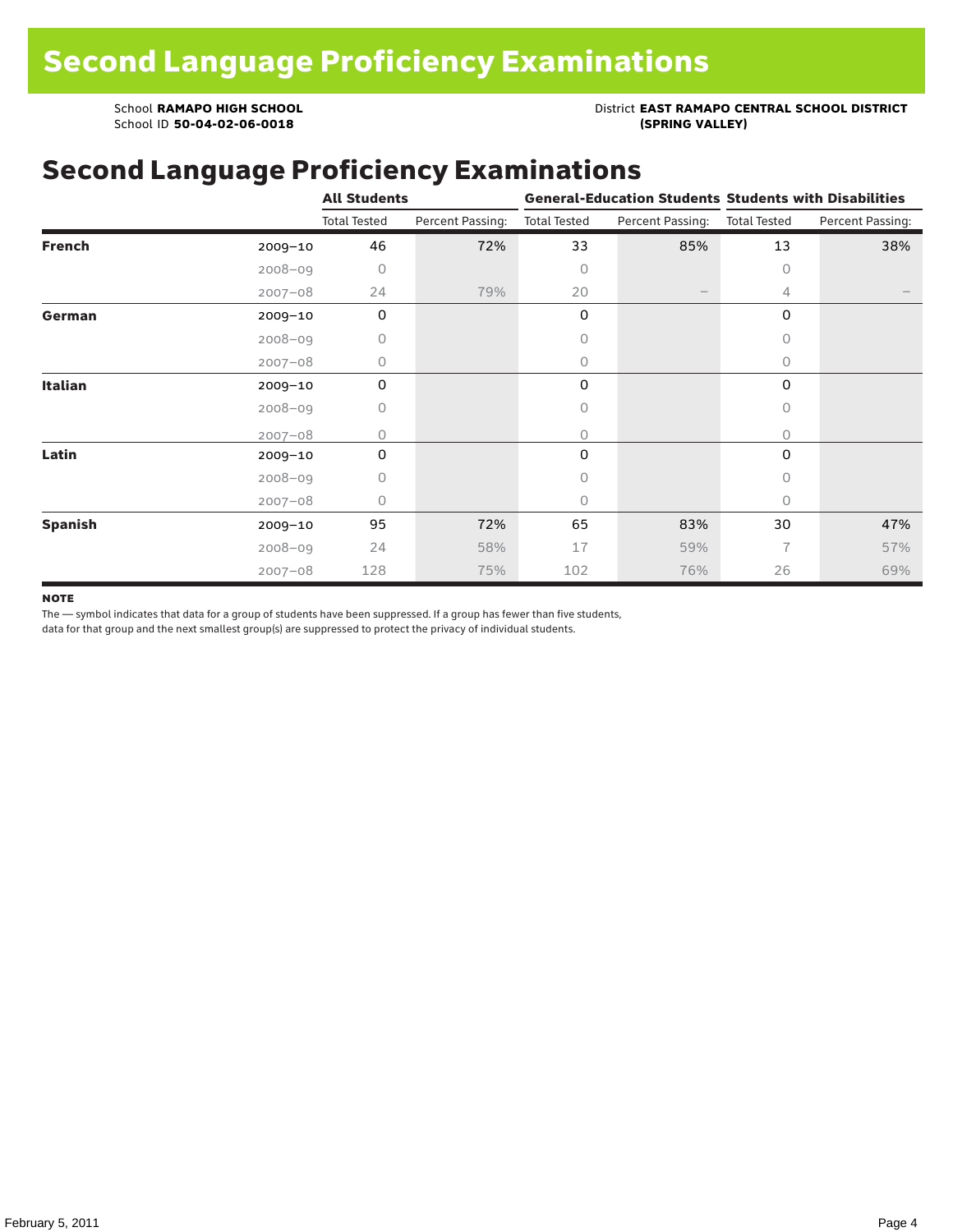School **RAMAPO HIGH SCHOOL**<br>School ID 50-04-02-06-0018<br>(SPRING VALLEY)

### New York State English as a Second Language Achievement Test (NYSESLAT)

|                  |             |         | <b>All Students</b>               |                             |     |       |          | <b>General-Education Students</b> |                                   |     |       | Students with Disabilities |                                   |                             |     |       |
|------------------|-------------|---------|-----------------------------------|-----------------------------|-----|-------|----------|-----------------------------------|-----------------------------------|-----|-------|----------------------------|-----------------------------------|-----------------------------|-----|-------|
|                  |             | Total   |                                   | Percent of students scoring |     |       | Total    |                                   | Percent of students scoring       |     |       | Total                      |                                   | Percent of students scoring |     |       |
|                  |             |         | Tested in each performance level: |                             |     |       |          |                                   | Tested in each performance level: |     |       |                            | Tested in each performance level: |                             |     |       |
|                  |             |         |                                   | Begin. Interm. Adv.         |     | Prof. |          |                                   | Begin. Interm. Adv.               |     | Prof. |                            |                                   | Begin. Interm. Adv.         |     | Prof. |
| <b>Listening</b> | $2009 - 10$ | 0       |                                   |                             |     |       | 0        |                                   |                                   |     |       | 0                          |                                   |                             |     |       |
| and Speaking     | $2008 - 09$ | $\circ$ |                                   |                             |     |       | $\circ$  |                                   |                                   |     |       | $\circ$                    |                                   |                             |     |       |
| $(Grades K-1)$   | $2007 - 08$ | 0       |                                   |                             |     |       | 0        |                                   |                                   |     |       | 0                          |                                   |                             |     |       |
| <b>Reading</b>   | $2009 - 10$ | 0       |                                   |                             |     |       | 0        |                                   |                                   |     |       | 0                          |                                   |                             |     |       |
| and Writing      | $2008 - 09$ | 0       |                                   |                             |     |       | 0        |                                   |                                   |     |       | 0                          |                                   |                             |     |       |
| $(Grades K-1)$   | $2007 - 08$ | 0       |                                   |                             |     |       | 0        |                                   |                                   |     |       | 0                          |                                   |                             |     |       |
| <b>Listening</b> | $2009 - 10$ | 0       |                                   |                             |     |       | 0        |                                   |                                   |     |       | 0                          |                                   |                             |     |       |
| and Speaking     | $2008 - 09$ | 0       |                                   |                             |     |       | $\circ$  |                                   |                                   |     |       | $\circ$                    |                                   |                             |     |       |
| (Grades $2-4$ )  | $2007 - 08$ | 0       |                                   |                             |     |       | 0        |                                   |                                   |     |       | 0                          |                                   |                             |     |       |
| <b>Reading</b>   | $2009 - 10$ | 0       |                                   |                             |     |       | 0        |                                   |                                   |     |       | 0                          |                                   |                             |     |       |
| and Writing      | $2008 - 09$ | 0       |                                   |                             |     |       | $\Omega$ |                                   |                                   |     |       | $\circ$                    |                                   |                             |     |       |
| $(Grades 2-4)$   | $2007 - 08$ | 0       |                                   |                             |     |       | $\circ$  |                                   |                                   |     |       | 0                          |                                   |                             |     |       |
| <b>Listening</b> | $2009 - 10$ | 0       |                                   |                             |     |       | 0        |                                   |                                   |     |       | 0                          |                                   |                             |     |       |
| and Speaking     | $2008 - 09$ | 0       |                                   |                             |     |       | $\circ$  |                                   |                                   |     |       | $\circ$                    |                                   |                             |     |       |
| $(Grades 5-6)$   | $2007 - 08$ | 0       |                                   |                             |     |       | 0        |                                   |                                   |     |       | 0                          |                                   |                             |     |       |
| <b>Reading</b>   | $2009 - 10$ | 0       |                                   |                             |     |       | 0        |                                   |                                   |     |       | 0                          |                                   |                             |     |       |
| and Writing      | $2008 - 09$ | 0       |                                   |                             |     |       | $\circ$  |                                   |                                   |     |       | $\circ$                    |                                   |                             |     |       |
| (Grades 5–6)     | $2007 - 08$ | 0       |                                   |                             |     |       | 0        |                                   |                                   |     |       | 0                          |                                   |                             |     |       |
| <b>Listening</b> | $2009 - 10$ | 0       |                                   |                             |     |       | 0        |                                   |                                   |     |       | 0                          |                                   |                             |     |       |
| and Speaking     | $2008 - 09$ | 27      | 48%                               | 48%                         | 4%  | 0%    | 27       | 48%                               | 48%                               | 4%  | $0\%$ | 0                          |                                   |                             |     |       |
| $(Grades 7-8)$   | $2007 - 08$ | 14      | 43%                               | 50%                         | 7%  | 0%    | 14       | 43%                               | 50%                               | 7%  | 0%    | 0                          |                                   |                             |     |       |
| <b>Reading</b>   | $2009 - 10$ | 0       |                                   |                             |     |       | 0        |                                   |                                   |     |       | 0                          |                                   |                             |     |       |
| and Writing      | $2008 - 09$ | 27      | 85%                               | 11%                         | 4%  | 0%    | 27       | 85%                               | 11%                               | 4%  | 0%    | 0                          |                                   |                             |     |       |
| $(Grades 7-8)$   | $2007 - 08$ | 14      | 93%                               | 7%                          | 0%  | 0%    | 14       | 93%                               | 7%                                | 0%  | 0%    | 0                          |                                   |                             |     |       |
| <b>Listening</b> | $2009 - 10$ | 181     | 8%                                | 22%                         | 24% | 46%   | 168      | 9%                                | 23%                               | 24% | 45%   | 13                         | 0%                                | 8%                          | 31% | 62%   |
| and Speaking     | $2008 - 09$ | 133     | 2%                                | 18%                         | 33% | 47%   | 125      | $1\%$                             | 19%                               | 34% | 46%   | 8                          | 13%                               | $0\%$                       | 13% | 75%   |
| (Grades g-12)    | $2007 - 08$ | 140     | 3%                                | 28%                         | 19% | 50%   | 131      | 3%                                | 30%                               | 20% | 47%   | 9                          | $0\%$                             | 0%                          | 11% | 89%   |
| <b>Reading</b>   | $2009 - 10$ | 181     | 14%                               | 46%                         | 22% | 17%   | 168      | 14%                               | 45%                               | 23% | 18%   | 13                         | 15%                               | 62%                         | 15% | 8%    |
| and Writing      | $2008 - 09$ | 133     | 4%                                | 47%                         | 35% | 14%   | 125      | 4%                                | 47%                               | 34% | 14%   | 8                          | 0%                                | 50%                         | 50% | $0\%$ |
| $(Grades g-12)$  | $2007 - 08$ | 139     | 5%                                | 49%                         | 34% | 12%   | 130      | 5%                                | 48%                               | 35% | 12%   | 9                          | 11%                               | 56%                         | 22% | 11%   |

#### **NOTE**

The — symbol indicates that data for a group of students have been suppressed. If a group has fewer than five students,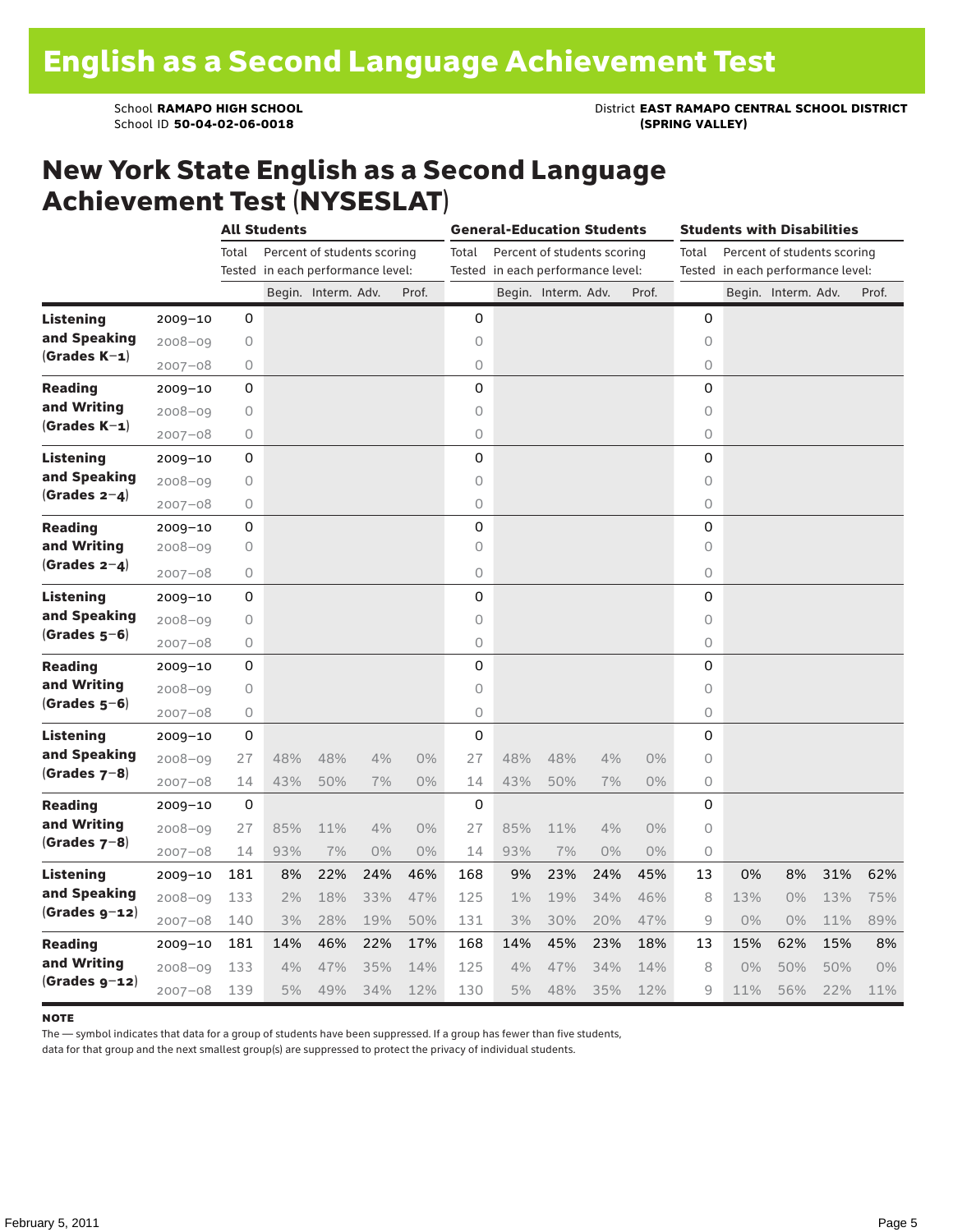School ID **50-04-02-06-0018 (SPRING VALLEY)**

### School **RAMAPO HIGH SCHOOL** District **EAST RAMAPO CENTRAL SCHOOL DISTRICT**

# Elementary/Middle-Level Social Studies 2009–10

|                                   |       | <b>All Students</b>                                |  |  |       |                                                    | <b>General-Education Students</b> |  |  |                                                             |  | <b>Students with Disabilities</b> |  |  |                |  |  |
|-----------------------------------|-------|----------------------------------------------------|--|--|-------|----------------------------------------------------|-----------------------------------|--|--|-------------------------------------------------------------|--|-----------------------------------|--|--|----------------|--|--|
|                                   | Total | Percentage of students<br>Tested scoring at level: |  |  | Total | Percentage of students<br>Tested scoring at level: |                                   |  |  | Percentage of students<br>Total<br>Tested scoring at level: |  |                                   |  |  |                |  |  |
|                                   |       |                                                    |  |  | 4     |                                                    |                                   |  |  |                                                             |  |                                   |  |  | $\overline{4}$ |  |  |
| <b>Elementary</b><br><b>Level</b> |       |                                                    |  |  |       |                                                    |                                   |  |  |                                                             |  |                                   |  |  |                |  |  |
| <b>Middle Level</b>               |       |                                                    |  |  |       |                                                    |                                   |  |  |                                                             |  |                                   |  |  |                |  |  |

#### 2006 Total Cohort Performance on Regents Exams After Four Years

|                                        | <b>All Students</b> |           |                                                    |     | <b>General-Education Students</b> |     |                                                              |     | <b>Students with Disabilities</b> |  |    |                                                         |     |              |  |  |
|----------------------------------------|---------------------|-----------|----------------------------------------------------|-----|-----------------------------------|-----|--------------------------------------------------------------|-----|-----------------------------------|--|----|---------------------------------------------------------|-----|--------------|--|--|
|                                        | Cohort<br>Enrollm   |           | Percentage of<br>students scoring:<br>65-84 85-100 |     |                                   |     | Cohort<br>Ξ<br>Percentage of<br>ò,<br>모<br>students scoring: |     |                                   |  |    | Cohort<br>Percentage of<br>o,<br>문<br>students scoring: |     |              |  |  |
|                                        |                     | $55 - 64$ |                                                    |     |                                   |     | $55 - 64$                                                    |     | 65-84 85-100                      |  |    | $55 - 64$                                               |     | 65-84 85-100 |  |  |
| <b>Global History</b><br>and Geography | 364                 | 11%       | 35%                                                | 34% |                                   | 327 | 10%                                                          | 36% | 36%                               |  | 37 | 19%                                                     | 24% | 8%           |  |  |
| <b>U.S. History</b><br>and Government  | 364                 | 6%        | 37%                                                | 37% |                                   | 327 | 5%                                                           | 38% | 40%                               |  | 37 | 19%                                                     | 27% | 8%           |  |  |
| <b>Science</b>                         | 364                 | 5%        | 57%                                                | 20% |                                   | 327 | 3%                                                           | 59% | 22%                               |  | 37 | 24%                                                     | 38% | 3%           |  |  |

# New York State Alternate Assessments (NYSAA) 2009–10

|                         | <b>All Students</b> |                                                |               |   |   |  |  |  |  |  |  |
|-------------------------|---------------------|------------------------------------------------|---------------|---|---|--|--|--|--|--|--|
|                         | Total               | Number of students scoring<br>Tested at Level: |               |   |   |  |  |  |  |  |  |
|                         |                     | 1                                              | $\mathcal{P}$ | 3 | Δ |  |  |  |  |  |  |
| <b>Elementary Level</b> |                     |                                                |               |   |   |  |  |  |  |  |  |
| Social Studies          | 0                   |                                                |               |   |   |  |  |  |  |  |  |
| <b>Middle Level</b>     |                     |                                                |               |   |   |  |  |  |  |  |  |
| Social Studies          | 0                   |                                                |               |   |   |  |  |  |  |  |  |
| <b>Secondary Level</b>  |                     |                                                |               |   |   |  |  |  |  |  |  |
| English Language Arts   | 1                   |                                                |               |   |   |  |  |  |  |  |  |
| <b>Mathematics</b>      | 1                   |                                                |               |   |   |  |  |  |  |  |  |
| Social Studies          | 1                   |                                                |               |   |   |  |  |  |  |  |  |
| Science                 |                     |                                                |               |   |   |  |  |  |  |  |  |

The New York State Alternate Assessment (NYSAA) is for students with severe cognitive disabilities. Results for students taking the NYSAA in English language arts, mathematics, and science at the elementary and middle levels are available in the *Accountability and Overview Report* part of *The New York State Report Card*.

The — symbol indicates that data for a group of students have been suppressed. If a group has fewer than five students, data for that group and the next smallest group(s) are suppressed to protect the privacy of individual students.

**NOTE**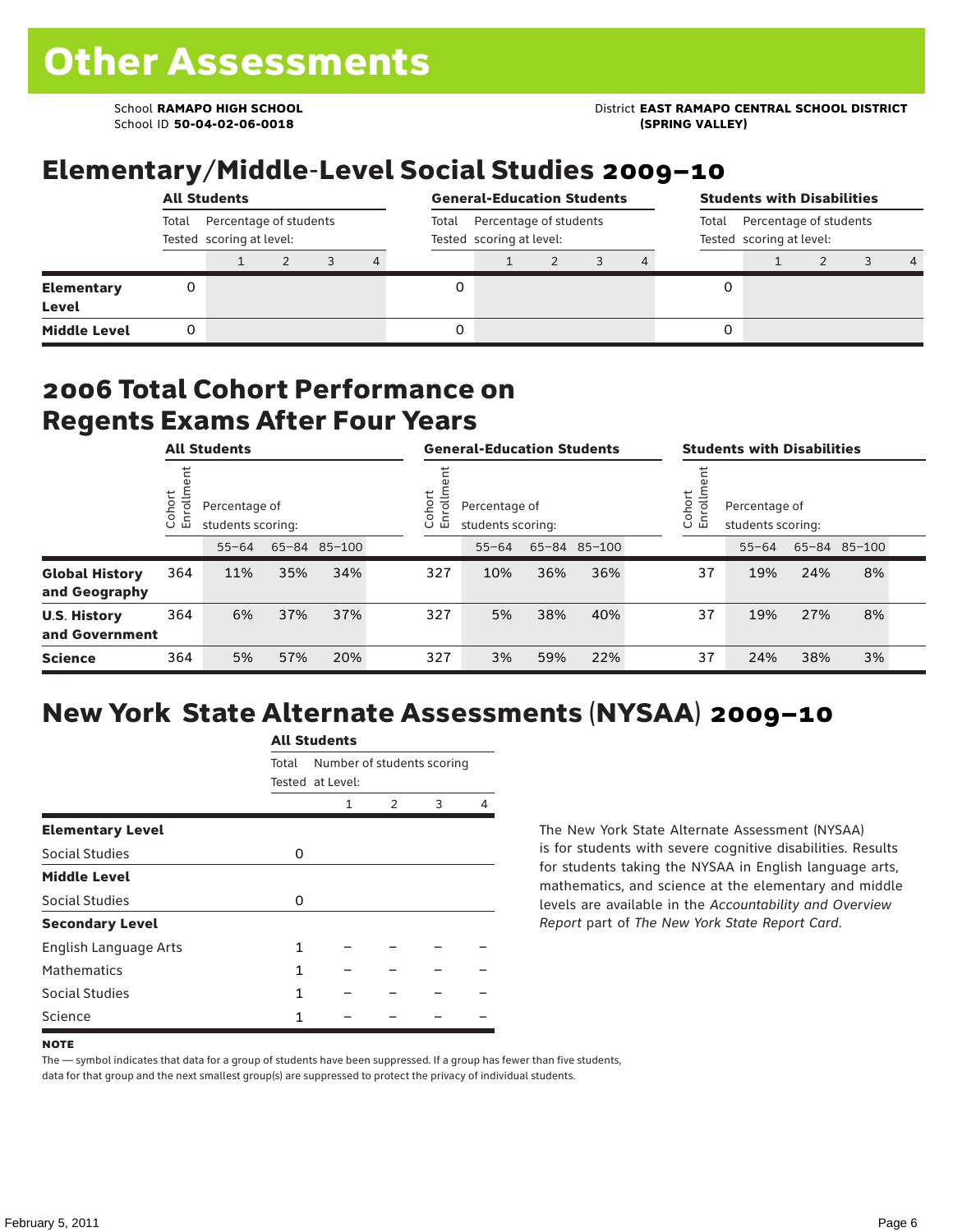# School **RAMAPO HIGH SCHOOL**<br>School ID 50-04-02-06-0018<br>(SPRING VALLEY)

# High School Completers

|                                    |             | <b>All Students</b>   |                            |                       | <b>General-Education Students</b> | <b>Students with Disabilities</b> |                            |  |
|------------------------------------|-------------|-----------------------|----------------------------|-----------------------|-----------------------------------|-----------------------------------|----------------------------|--|
|                                    |             | Number<br>of Students | Percentage<br>of Graduates | Number<br>of Students | Percentage<br>of Graduates        | Number<br>of Students             | Percentage<br>of Graduates |  |
| <b>Total Graduates</b>             | $2009 - 10$ | 305                   |                            | 280                   |                                   | 25                                |                            |  |
|                                    | $2008 - 09$ | 311                   |                            | 289                   |                                   | 22                                |                            |  |
|                                    | $2007 - 08$ | 343                   |                            | 322                   |                                   | 21                                |                            |  |
| <b>Receiving a Regents Diploma</b> | $2009 - 10$ | 225                   | 74%                        | 219                   | 78%                               | 6                                 | 24%                        |  |
|                                    | $2008 - 09$ | 225                   | 72%                        | 220                   | 76%                               | 5                                 | 23%                        |  |
|                                    | $2007 - 08$ | 237                   | 69%                        | 232                   | 72%                               | 5                                 | 24%                        |  |
| <b>Receiving a Regents Diploma</b> | $2009 - 10$ | 81                    | 27%                        | 81                    | 29%                               | 0                                 | 0%                         |  |
| with Advanced Designation          | $2008 - 09$ | 52                    | 17%                        | 52                    | 18%                               | 0                                 | $0\%$                      |  |
|                                    | $2007 - 08$ | 104                   | 30%                        | 104                   | 32%                               | 0                                 | $0\%$                      |  |
| <b>Receiving an</b>                | $2009 - 10$ | 10                    | N/A                        | 0                     |                                   | 10                                | N/A                        |  |
| <b>Individualized Education</b>    | $2008 - 09$ | 6                     | N/A                        | 0                     |                                   | 6                                 | N/A                        |  |
| Program (IEP) Diploma              | $2007 - 08$ | 2                     | N/A                        | 0                     |                                   | 2                                 | N/A                        |  |

NOTE Students receiving Regents diplomas and Regents diplomas with advanced designation are considered graduates; recipients of IEP diplomas are not.

# High School Noncompleters

|                              |             | <b>All Students</b>   |                           | <b>General-Education Students</b> |                           | <b>Students with Disabilities</b> |                           |
|------------------------------|-------------|-----------------------|---------------------------|-----------------------------------|---------------------------|-----------------------------------|---------------------------|
|                              |             | Number<br>of Students | Percentage<br>of Students | Number<br>of Students             | Percentage<br>of Students | Number<br>of Students             | Percentage<br>of Students |
| <b>Dropped Out</b>           | $2009 - 10$ | 65                    | 5%                        | 65                                | 5%                        | 0                                 | 0%                        |
|                              | $2008 - 09$ | 82                    | 6%                        | 80                                | 6%                        | $\overline{2}$                    | $1\%$                     |
|                              | $2007 - 08$ | 65                    | 4%                        | 63                                | 5%                        | 2                                 | $1\%$                     |
| <b>Entered Approved High</b> | $2009 - 10$ | 0                     | 0%                        | 0                                 | 0%                        | 0                                 | 0%                        |
| <b>School Equivalency</b>    | $2008 - 09$ | 0                     | $0\%$                     | 0                                 | $0\%$                     | 0                                 | 0%                        |
| <b>Preparation Program</b>   | $2007 - 08$ | 0                     | $0\%$                     | 0                                 | $0\%$                     | 0                                 | $0\%$                     |
| <b>Total Noncompleters</b>   | $2009 - 10$ | 65                    | 5%                        | 65                                | 5%                        | 0                                 | 0%                        |
|                              | $2008 - 09$ | 82                    | 6%                        | 80                                | 6%                        | 2                                 | $1\%$                     |
|                              | $2007 - 08$ | 65                    | 4%                        | 63                                | 5%                        | $\overline{2}$                    | $1\%$                     |

# Post-secondary Plans of 2009–10 Completers

|                                | <b>All Students</b>   |                           |                       | <b>General-Education Students</b> | <b>Students with Disabilities</b> |                           |  |  |
|--------------------------------|-----------------------|---------------------------|-----------------------|-----------------------------------|-----------------------------------|---------------------------|--|--|
|                                | Number<br>of Students | Percentage<br>of Students | Number<br>of Students | Percentage<br>of Students         | Number<br>of Students             | Percentage<br>of Students |  |  |
| To 4-year College              | 115                   | 37%                       | 112                   | 40%                               |                                   | 9%                        |  |  |
| To 2-year College              | 164                   | 52%                       | 145                   | 52%                               | 19                                | 54%                       |  |  |
| <b>To Other Post-secondary</b> | 4                     | 1%                        |                       | 0%                                |                                   | 9%                        |  |  |
| <b>To the Military</b>         | 6                     | 2%                        | 5                     | 2%                                |                                   | 3%                        |  |  |
| <b>To Employment</b>           | 9                     | 3%                        | 4                     | 1%                                | 5                                 | 14%                       |  |  |
| <b>To Adult Services</b>       | າ                     | 1%                        | 0                     | 0%                                | 2                                 | 6%                        |  |  |
| <b>To Other Known Plans</b>    | 3                     | 1%                        | າ                     | 1%                                |                                   | 3%                        |  |  |
| <b>Plan Unknown</b>            | 12                    | 4%                        | 11                    | 4%                                |                                   | 3%                        |  |  |